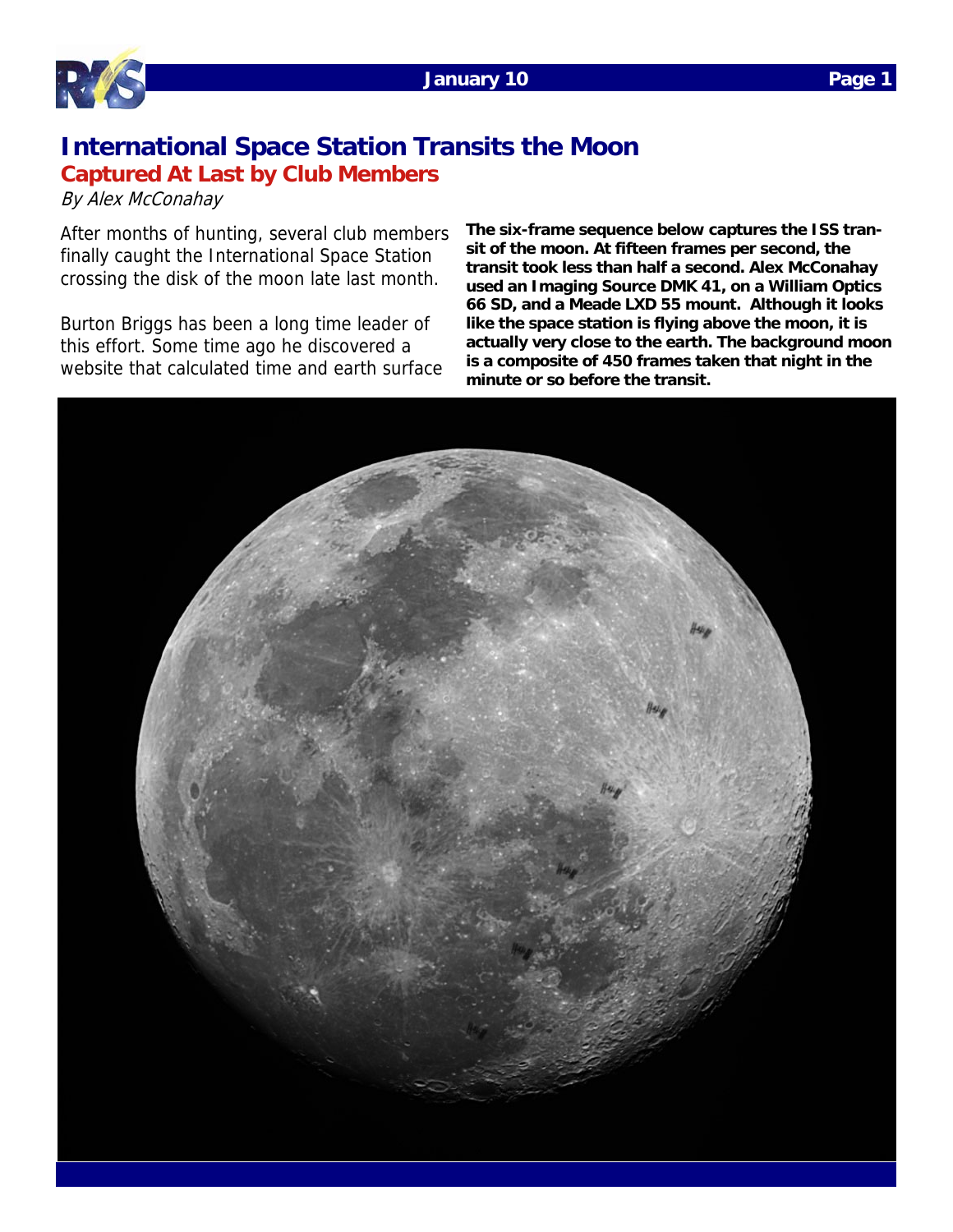





**David Morris used a modified Canon 350 DSLR on SkyWatcher ED120 and a Skyview Pro Mount to capture this and the exposure on the next page of the ISS in front of the moon. His exposure was Large/ Fine jpg, 1/2500, 800 ISO. He shot in Continuous Mode, which gave him five frames per second.** 

centerline positions for transits and conjunctions of many satellites, and particularly the Space Shuttle and International Space Station.

One clicks into Calsky.com and inputs the observing position and how far one is willing to travel. Calsky calculates where one needs to be, and when, to observe a satellite crossing the disk of the moon or sun. They include an interactive Google Map of the "centerline." One must be within a few kilometers of the centerline to see a transit. Being on the line increases the chance of witnessing the event and also increases the length of the transit.

From that point on, it is simply a case of driving there, and taking a picture of the moon (or sun) at the right time.

Oh, were it in fact that easy! Among the things one must deal with are:

- the rarity of the event (although the ISS goes around about once every 90 minutes, these transits of the moon or sun take place only about once a month in any locale),
- moon phases (you cannot see anything silhouetted against a New Moon or slight sliver),
- clouds (three of our trips were killed off by weather, one while we sat cameras ready),
- off beat locations (Cabazon seems to have more than its share of those nearby),
- middle of the night timing (who needs to catch a transit at 2:00 am?),
- work schedules,
- and equipment snafus.

Just after Christmas, Calsky's email alert system said there would be a transit in Moreno Valley, at 8:30 pm on December 29. So, Alex McConahay contacted the others in the transit chasing crew (Burton, David Morris, and Jim Redfield).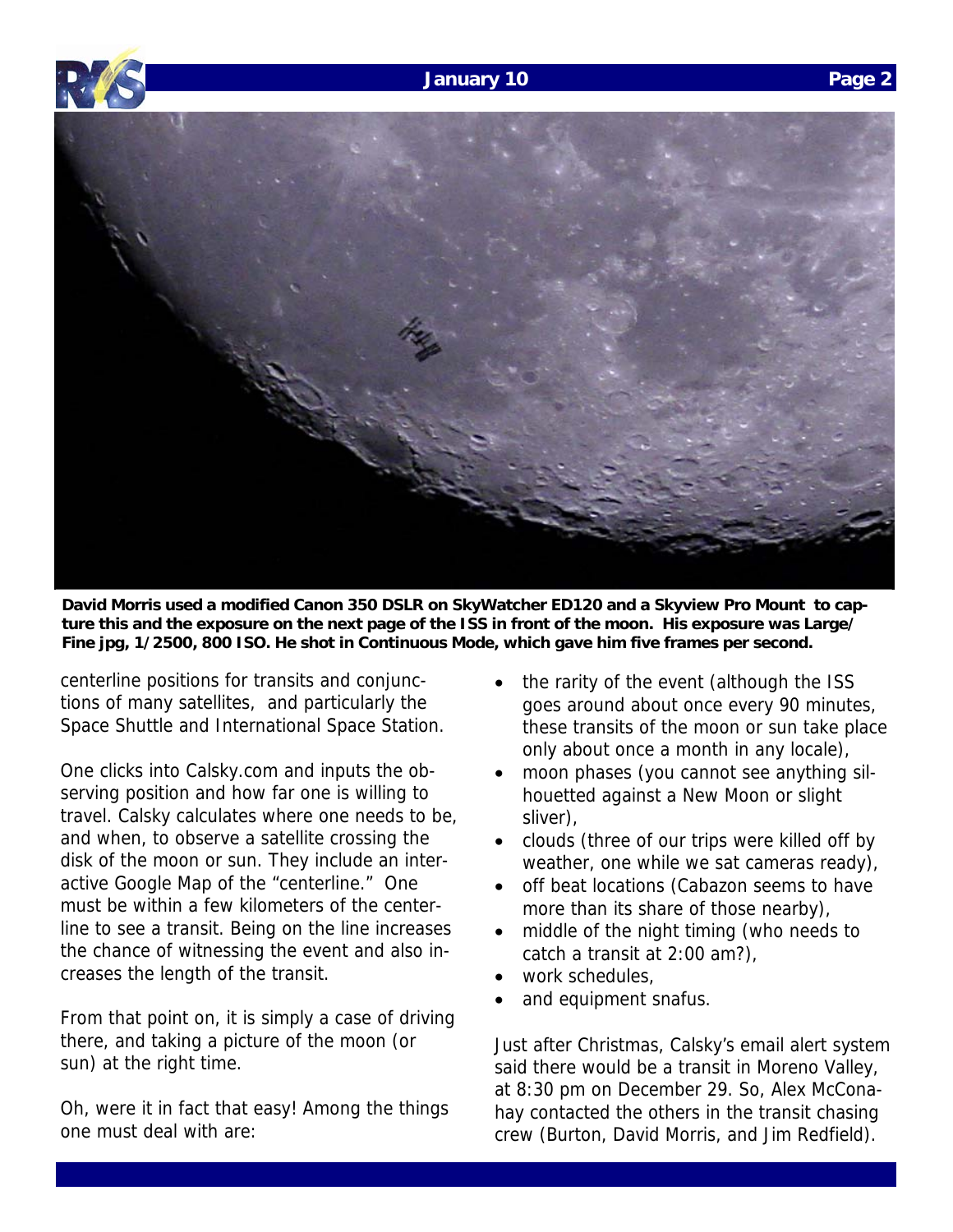## **January 10 Page 3**



Burton had moved up to Idaho. But the others managed to get together beside a dirt road in northeast Moreno Valley. The night of the big show, Alex had forgotten his computer, and so had to run home quickly. Jim's camera had performed beautifully during practice, but timed out and went to sleep as it sat idly awaiting show time. But, all in all, the trio were successful in capturing the shot.

For those who want to take their own shots, the procedure goes something like this:

Go to Calsky, http://www.calsky.com/ and follow along their screen prompts.

When you finally get a hit, use the interactive map to find an ideal observing location. Light pollution does not matter much, but it helps to be off main streets and such.

Equipment is flexible. Alex and David both opted for full coverage of the disk, about half a degree. If you want more magnification of the spacecraft, you would have to sacrifice full coverage of the disk. More magnification also means a narrow field, and needs better camera aiming. If the target crosses on one side of the disk, and you are aimed at the other, you will miss it entirely. So, it is important to choose a good combination of sensor chip and focal length to grab your shot.

Use whatever camera and scope you have. Video captures many frames. Therefore, you have more frames with images of the space-

## **Top: David Morris grabbed this frame of the ISS.**

**Middle: A Shuttle-based shot of the ISS. Compare it to the detail in David's shot to identify the various part of the spacecraft.** 

**Below: The imagers (l to r, David Morris, Alex McConahay, and Jim Redfield) on the night of December 29, 2009, just after the 8:30:43 pm transit.**